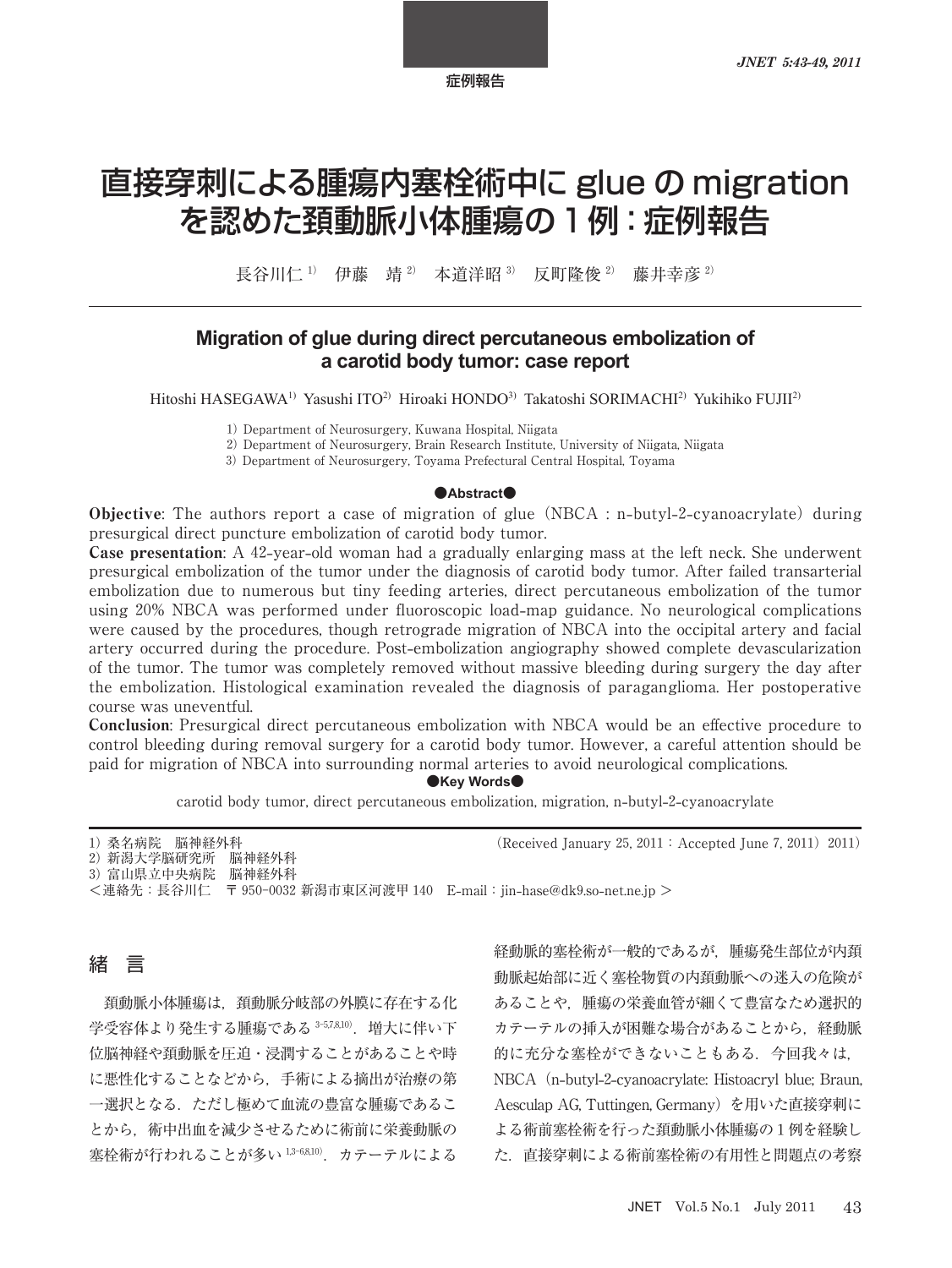

Fig. 1

Preoperative magnetic resonance imaging (A: T1-weighted image, B: Gadlinium enhanced image) showing a well-enhanced mass between left internal (white arrow) and external (black arrow) carotid arteries.

を含めて報告する.

## 症例呈示

患者: 42 歳. 女性.

主訴:左頚部腫瘤.

現病歴: 2004年頃から左頚部に腫瘤を自覚し、その後 徐々に増大し圧痛を伴うようになった. 2006年当院耳 鼻咽喉科を受診し、同年10月同科で摘出術を試みられ たが,腫瘤からの激しい出血と周囲組織との癒着のため に. 摘出不能であった. 再治療目的で同年12月8日当 科に入院した.

入院時身体所見: 左頚部に 3 × 4 cm 大の弾性硬腫瘤.

および同部位の圧痛を認めた.他に明らかな神経学的異 常は認めなかった.

画像所見:単純 CT(computed tomography)では周囲 筋肉組織と等吸収を示し,均一に強く造影される左頚部 腫瘤を認めた.腫瘍は MRI(magnetic resonance imaging) T1 強調画像で等信号, T2 強調画像で高信号, ガドリニ ウム造影後は均一に強く造影された (Fig. 1). 脳血管 造影では,左内頚,外頚動脈分岐部に腫瘍濃染像を認め, 左後頭動脈,上行咽頭動脈が主な流入動脈と考えられた (Fig. 2).同時に行った左内頚動脈バルーン閉塞試験で は,前交通動脈を介する側副血行が良好で, 分間の 閉塞でも神経症状は出現せず耐性ありと判定した. 治療方針:頚動脈分岐部に発生した腫瘤で,血管造影に て極めて血流豊富である特徴的な所見から頚動脈小体腫 瘍と診断した.腫瘍塞栓術後に摘出術を行う方針とし, まず経動脈的塞栓術を行うこととした. ただし、カテー テルの栄養血管への選択的挿入が困難な場合は、腫瘍が 体表面に近く直接穿刺が容易であることから,直接穿刺 による経皮的な腫瘍塞栓術を行う方針とした. 塞栓術は 可能な限り腫瘍濃染像が消失するまで行うことを目標と した.

腫瘍塞栓術:シングルプレーンアンギオ装置にて局所麻 酔下に行った. 右大腿動脈経由アプローチで4Fr 診断 用カテーテルを左外頚動脈に留置した.同動脈から分岐 する栄養血管へのマイクロカテーテルの選択的な挿入を 試みたが困難であった. そこで術前の計画通り, 腫瘍を 経皮的に直接穿刺する腫瘍内塞栓術を行うこととした.

撮影用の4Fr 診断用カテーテルを左総頚動脈に留置 し,さらに左内頚動脈の一時遮断に備えて先端にバルー ンの付いた Fr セレコン MP カテーテル(Terumo, Clinical supply, Gifu)を左内頚動脈に留置した. ゲー ジ トップスパイナル針(Top, Tokyo)を用いて腫瘍を 経皮的に穿刺した(Fig. 3A).血液の逆流を確認後に造 影剤を注入して DSA (digital subtraction angiography)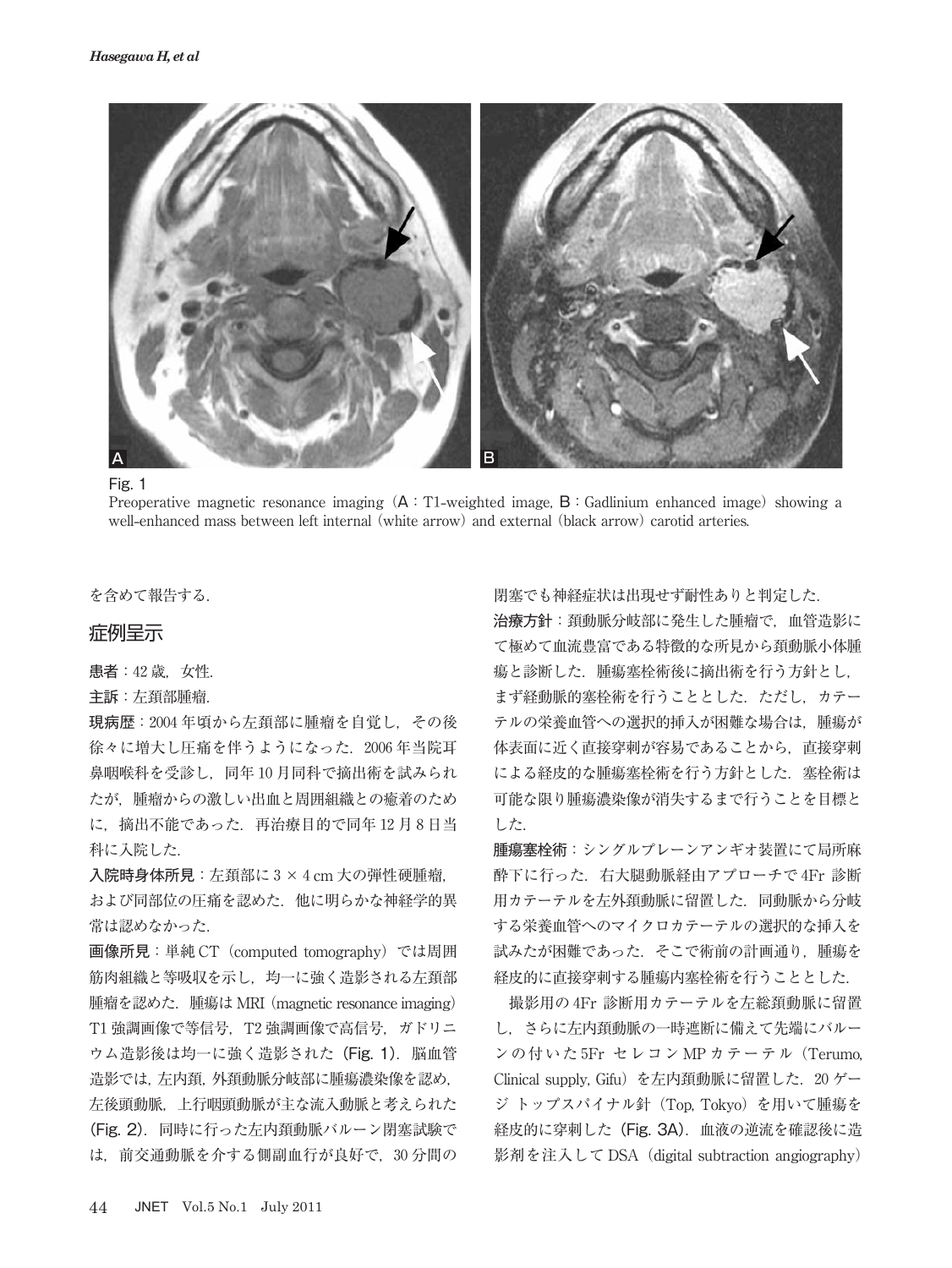

Fig. 2

A pre-embolization left common angiogram  $(A \in \mathcal{A})$  anteroposterior view,  $B \in \mathcal{A}$  is lateral view) showing a hypervascular tumor close to the carotid bifurcation. The left internal carotid artery is displaced posteriorly by the mass effect of the tumor.

を行い, 腫瘍内に穿刺できたことを確認した (Fig. 3B). 造影剤が内頚動脈に流れるようであれば、バルーンカテ ーテルで内頚動脈を遮断する予定であったが,同所見は 認めなかったので遮断はせずに塞栓術を行うこととし た. 1回目は 20% NBCA 1.2 ml を用いて腫瘍の中央部分 を塞栓した (Fig. 3C). 2回目は 20% NBCA 1.9 ml で腫 瘍の表層部を中心に塞栓 (Fig. 3D), 3回目は 20% NBCA 1.1 ml で腫瘍の深部を塞栓した (Fig. 3E). 各々 の塞栓前は穿刺針の腫瘍内における位置および栄養動脈 や内頚動脈への逆流の有無を確認するため、各穿刺ごと に DSA を行った. 1回の塞栓では約5分間かけて NBCA を注入した. 3回目の塞栓で、腫瘍血管がほぼ完 全に閉塞した直後に, NBCA が栄養動脈である外頚動 脈の分枝に流れたため (Fig. 3E), 直ちに NBCA の注 入を中止した. 術直後の左総頚動脈造影では外頚動脈分 枝の一部(後頭動脈および顔面動脈)が閉塞し,そのマ スク像では散在する glue cast を認めたが、内頚動脈系 に異常は認めなかった.また腫瘍濃染は完全に消失した

(Fig. 4). 塞栓術後に新たな神経症状は認めなかった. 腫瘍摘出術:塞栓術翌日に摘出術を行い肉眼的に全摘出 した.術中出血は凝固で止血可能であり,術中出血量は 約 200 ml であった. 摘出腫瘍の病理学的診断は傍神経 節腫であった.

術後経過:術後は下位脳神経症状を含め新たな神経症状 の出現はなく、経過も良好である. MRI で腫瘍は全摘 出されており術後2年間再発はない.

## 考 察

傍神経節腫瘍はグロームス腫瘍とも呼ばれ、まれな腫 瘍である. 30 から 60 歳代に多く発生し、約 10% に家族 性発症を認め、また約10%に遠隔転移を合併する悪性 例が存在することが報告されている 458). 好発部位は頭 頚部であり,頚動脈分岐部に発生すると頚動脈小体腫瘍 となる. 極めて血管豊富な腫瘍として知られ、主に外頚 動脈から栄養されるため摘出術前の腫瘍塞栓術の有用性 が報告されている 1,3-68,10). 有効な塞栓術がなされた場合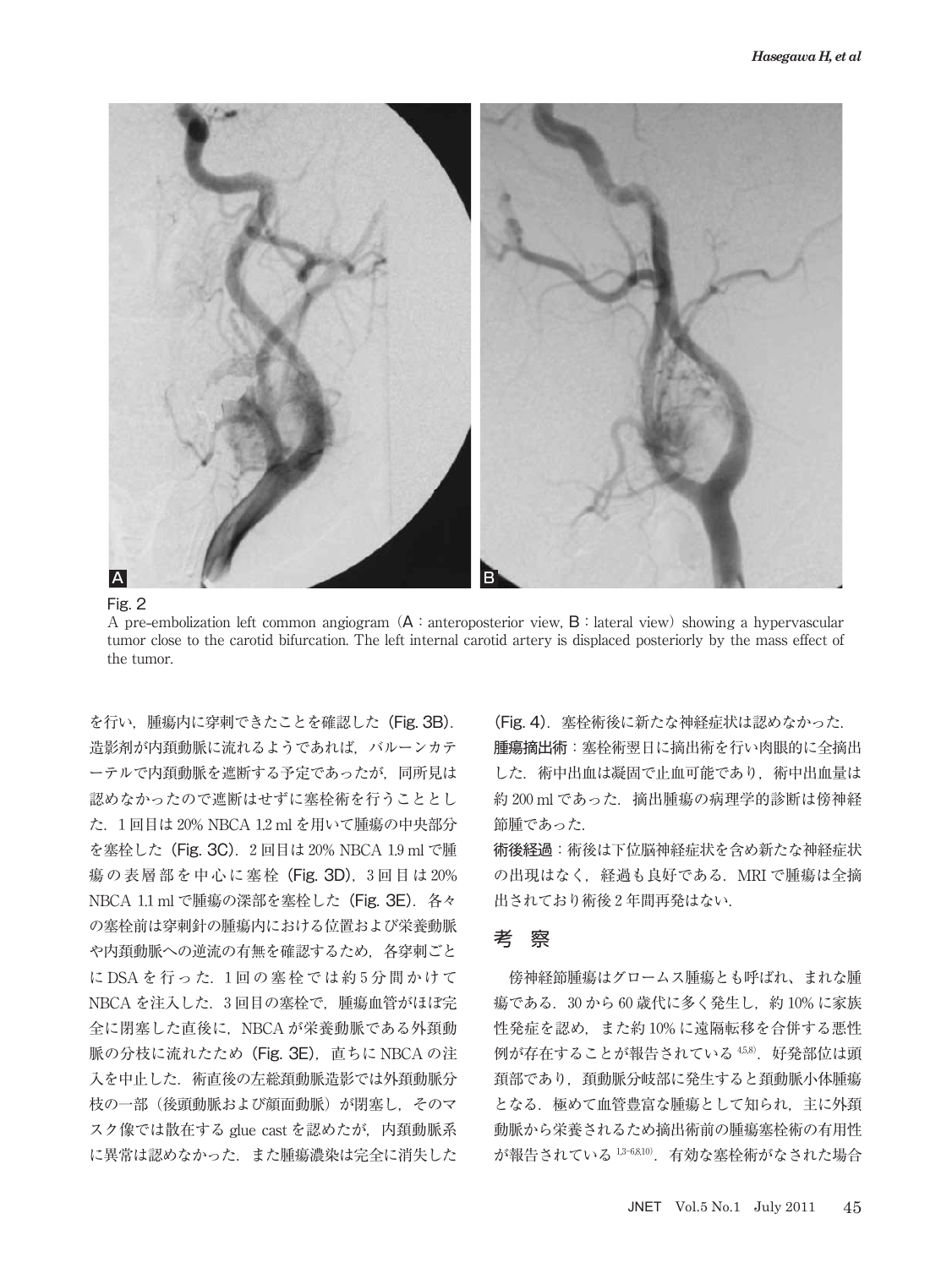

#### Fig. 3

- A: An intraoperative photograph. Percutaneous puncture is performed with a 20-gauge spinal needle.
- B:A digital subtraction angiogram showing a hypervascular tumor opacified with contrast medium via a spinal needle.
- C:A digital subtraction angiogram showing percutaneous injection of NBCA n**-**butyl**--**cyanoacrylate with contrast medium into a central part of the tumor under fluoroscopic roadmap guidance.
- D:A digital subtraction angiogram showing percutaneous injection of NBCA with contrast medium into a superficial part of the tumor.
- E:A digital subtraction angiogram showing percutaneous injection of NBCA with contrast medium into a deep part of the tumor. Migrated glue into the branches of the left external carotid artery is apparent (white arrows).

は,術中出血の減少や手術時間の短縮による手術合併症 率の低下が期待できる.一般的にはカテーテルによる経 動脈的塞栓術が選択されるが,栄養血管が極めて豊富で, かつ径が細く屈曲した走行の場合も多いため、腫瘍塞栓 が不完全に終わることも少なくない.また,腫瘍の局在 が内頚動脈起始部に近接しているため,塞栓物質の内頚

#### 動脈への迷入の危険もある.

腫瘍の経皮的な直接穿刺による塞栓術は、腫瘍が外頚 動脈だけから栄養血管を受ける場合はカテーテルによる 経動脈的塞栓術よりも有利な点が多く、完全な腫瘍塞栓 が可能な場合が多いという報告がある $1-356$ . 直接穿刺 は,塞栓物質が容易に腫瘍血管床に到達できるという利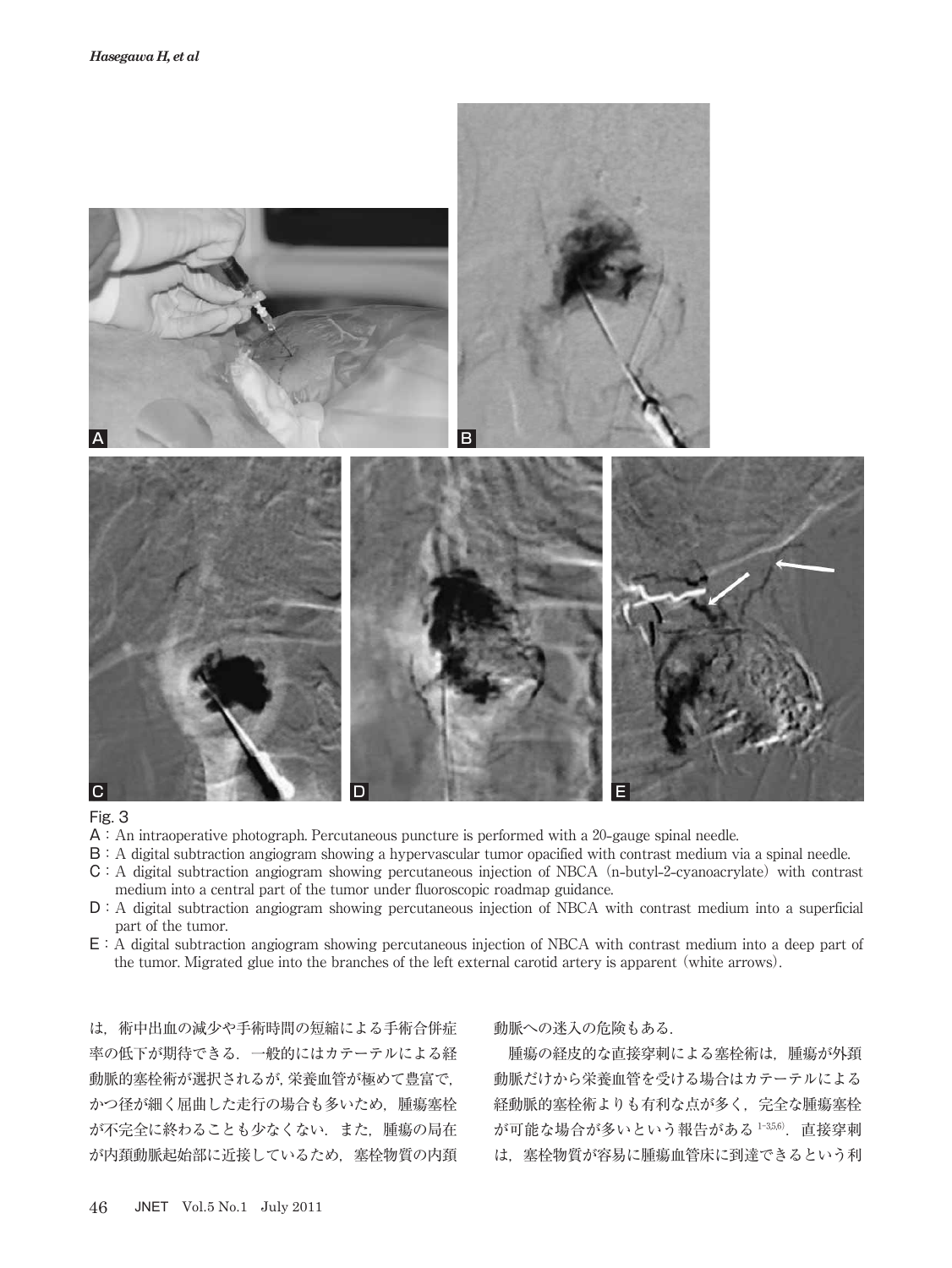

Fig. 4 An X-ray film  $(A :$ anteroposterior view,  $B :$ lateral view) showing glue casts in the branches of the left external carotid artery arrows. A post**-**embolization left common carotid angiogram  $(C:$  anteroposterior view,  $D:$  lateral view) showing complete devascularization of the tumor.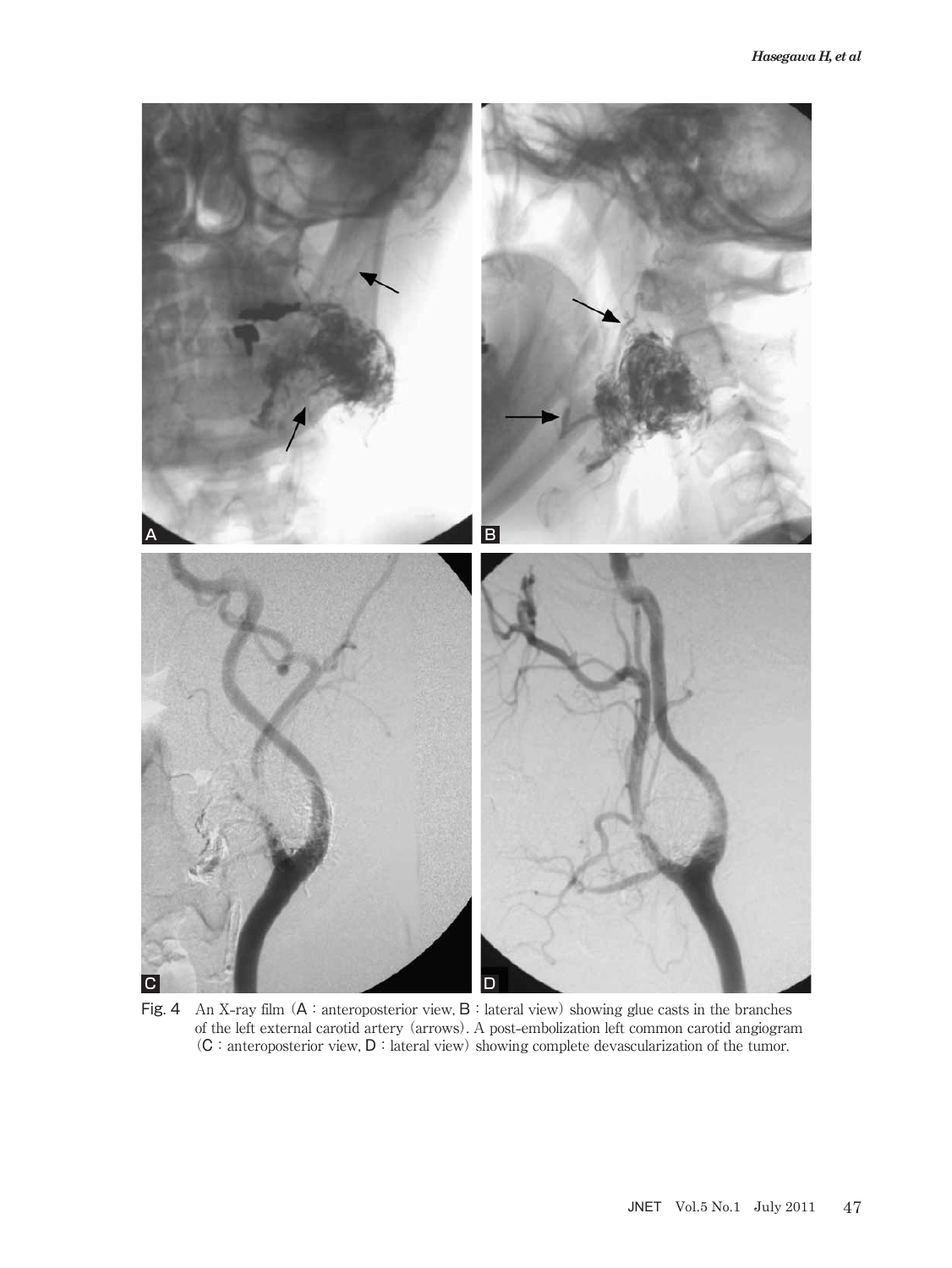点がある.塞栓物質としては,腫瘍血管床に行き渡りや すく塞栓効果の高い, NBCA などの液体塞栓物質が多 く用いられる.NBCA を使用する場合は,濃度と注入圧, 注入時間が重要である. 本例では、20%と低い濃度の NBCA を1回の塞栓につき約5分間かけてゆっくり注 入することで,腫瘍全体に均一に NBCA が浸透し効果 的に閉塞できた. カテーテルによる塞栓術では、血管内 でのカテーテル接着による抜去困難の危険があるため時 間をかけて NBCA を注入することが難しい.一方,直 接穿刺では穿刺針が金属製で NBCA との接着がほとん どないと考えられ,また強いトルクをかけて穿刺針を引 き抜くことが可能なことから,腫瘍血管床に NBCA が 充分浸透できるように時間をかけて塞栓ができる.

直接穿刺による塞栓術の最大の問題は,内頚動脈系へ の塞栓物質の迷入である. Casasco らは、逆流により内 頚動脈に glue が流れ,中大脳動脈を閉塞した合併症例 を報告し,手技を通して glue を注入する際に間欠的に 内頚動脈をバルーンで閉塞し,内頚動脈への逆流を防止 する必要性を強調している2. 一方で彼らは、外頚動脈 から側副血行を介して流れた glue が眼動脈を閉塞した 例を報告している<sup>2)</sup>. 穿刺針からの造影で内頚動脈系へ の逆流や側副血行を認めなくとも,塞栓が進行するに伴 い血行動態が変化し,潜在的に存在する外頚動脈と内頚 動脈の吻合を介して塞栓物質の迷入が起こる可能性があ る.本例では,手技終盤に外頚動脈の分枝の一部に塞栓 物質の迷入を認めた.透視下に注意深く観察しすぐに注 入を中止したことで,内頚動脈系への迷入という合併症 には至らなかった. Glue の注入は時間をかけて行い. 塞栓術中は透視下で glue の内頚および外頚動脈への逆 流や迷入を常に観察することが重要である.また. 内頚 動脈への逆流の可能性が高い場合は,内頚動脈バルーン 閉塞試験で耐性があり,かつ内頚動脈を閉塞しても外頚 動脈と内頚動脈の側副血行がないことを確認して、バル ーンカテーテルによる内頚動脈閉塞下に塞栓術を行うこ とも安全であると考えられる.ただし,内頚動脈起始部 近傍でのバルーン閉塞だけでは、Casasco らの報告のよ うに<sup>2)</sup> 外頚動脈と内頚動脈の危険な吻合を介した塞栓 物質の迷入が起こる可能性があるため、compliant balloon を内頚動脈起始部から遠位に進めて、眼動脈分 岐部を含めた一定の距離を閉塞する方がより安全に塞栓 術を施行できると考えられる.本例では腫瘍を穿刺した 造影で外頚,内頚動脈いずれも描出されなかったために,

バルーンによる閉塞は必要ないと判断したが,塞栓が進 むにつれて血行動態が変化する可能性を考慮しておら ず,反省すべき点と思われた.

また本例では,シングルプレーンのアンギオ装置によ る手技中に塞栓物質の迷入が起こった. 注意深く観察は していたが、常に2方向から観察できるバイプレーンの アンギオ装置に比べて,塞栓物質の動向を捉えにくいこ とは確かであり、特に本例のように大きな腫瘍では、注 入した glue が腫瘍内に分布しているのか流入動脈に逆 流しているのか,注意深く観察していても判断が困難に なる可能性も高く,腫瘍塞栓が進むほど時間をかけて多 方向から塞栓状態を観察することが重要であり,さらに その上で塞栓物質を圧入しないように注意しなければな らないと考えられた.

最近は、Onyx を塞栓物質として用いた直接穿刺によ る塞栓術が報告されている<sup>3)</sup>. NBCA に比べゆっくり析 出する特性から,腫瘍血管床のより深部まで到達しやす く,また時間をかけて手技を行うことができるために, 迷入の有無などを観察しやすい利点があるとされてい る. しかし 2011 年の本邦の現状では、Onyx は摘出術前 の脳動静脈奇形塞栓術に対してしか使用が認められてお らず,今後の適応疾患の拡大に期待したい.

## 結 語

摘出術前の直接穿刺による腫瘍内塞栓術が有効であっ た頚動脈小体腫瘍の1例を報告した. 体表に近い血管豊 富な腫瘍に対する直接穿刺による液体塞栓物質を用いた 塞栓術は,栄養血管の状態によっては経カテーテル法よ り安全で確実に施行可能であると思われた. ただし, 周 辺血管への塞栓物質迷入に充分注意する必要があった.

#### 文 献

- ) Gupta AK, Purkayastha S, Bodhey NK, et al: Preoperative embolization of hypervascular head and neck tumors. Australas Radiol 51:446-452, 2007.
- ) Casasco Al, Houdart E, Biondi A, et al: Major complication of percutaneous embolization of skull**-**base tumors.  $A/NR$  20:179-181, 1999.
- ) Elhammady MSA, Farhat H, Ziayee H, et al: Direct percutaneous embolization of a carotid body tumor with Onyx. *J Neurosurg* 110:124-127, 2009.
- ) Kafie FE, Freischlag JA: Carotid body tumors: the role of preoperative embolization. Ann Vasc Surg  $15:237-242$ . 2001.
- ) Giansante D, Mounayer C, Benndorf G, et al: Intratumoral